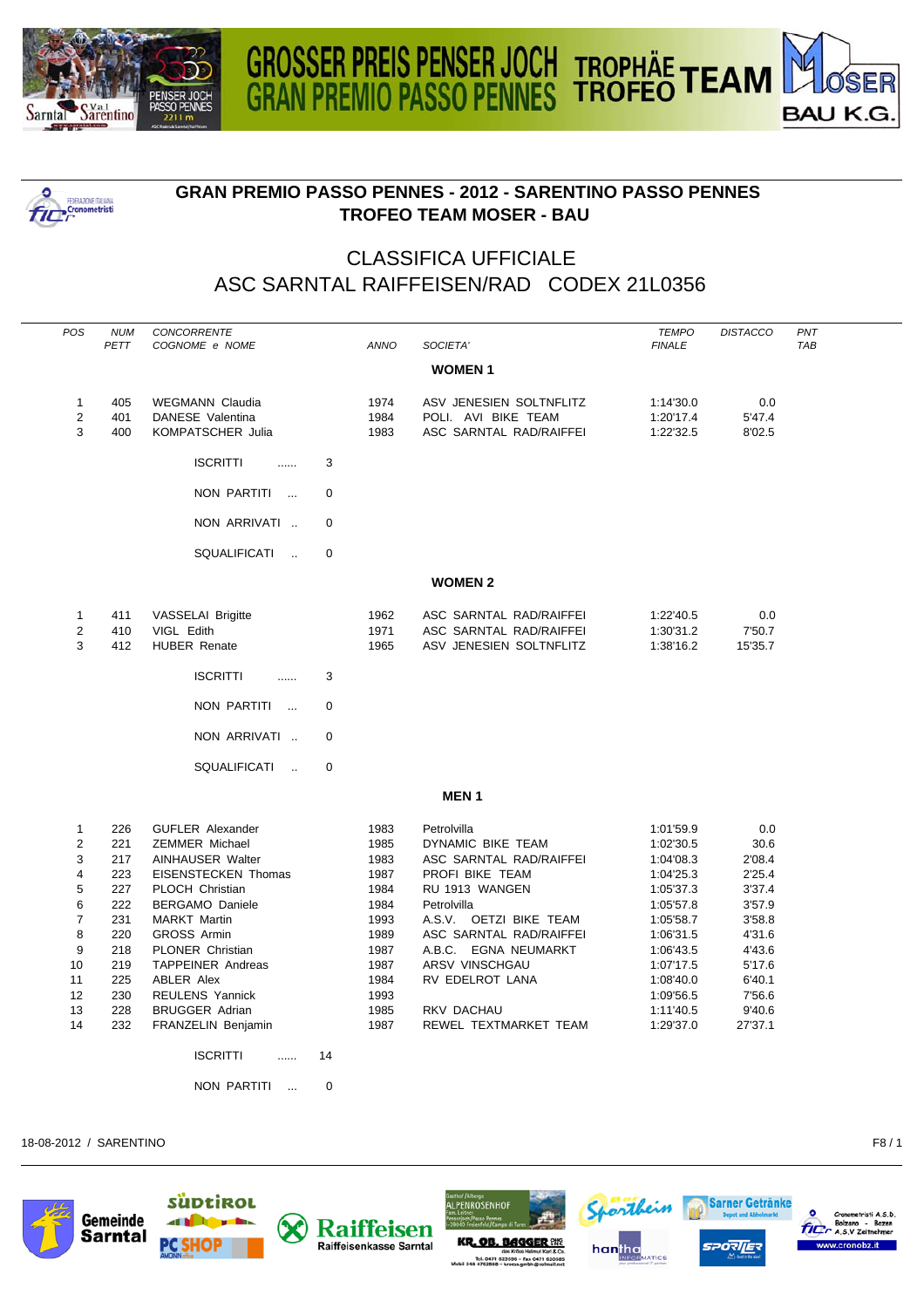| POS            | <b>NUM</b> | CONCORRENTE                      |             |                                | <b>TEMPO</b>  | <b>DISTACCO</b> | PNT        |
|----------------|------------|----------------------------------|-------------|--------------------------------|---------------|-----------------|------------|
|                | PETT       | COGNOME e NOME                   | <b>ANNO</b> | SOCIETA'                       | <b>FINALE</b> |                 | <b>TAB</b> |
|                |            | NON ARRIVATI<br>0                |             |                                |               |                 |            |
|                |            |                                  |             |                                |               |                 |            |
|                |            |                                  |             |                                |               |                 |            |
|                |            | SQUALIFICATI<br>0                |             |                                |               |                 |            |
|                |            |                                  |             |                                |               |                 |            |
|                |            |                                  |             | <b>MEN2</b>                    |               |                 |            |
|                |            |                                  |             |                                |               |                 |            |
| 1              | 278        | UNTERTHURNER Stephan             | 1976        | Petrolvilla                    | 1:00'26.6     | 0.0             |            |
| $\overline{2}$ | 273        | OETTL Stefan                     | 1974        | <b>TEAM CORRATEC-QUEST</b>     | 1:02'41.7     | 2'15.1          |            |
| 3              | 254        | WESSELY Jan                      | 1979        | <b>TEAM CORRATEC QUEST</b>     | 1:04'15.4     | 3'48.8          |            |
| 4              | 280        | <b>KOFLER Horst</b>              | 1975        | ASV OK SUEDTIROL DOLOMI        | 1:04'18.3     | 3'51.7          |            |
| 5              | 250        | <b>KNABL Markus</b>              | 1980        | TREK-MOUNTAINBIKER.AT          | 1:04'29.1     | 4'02.5          |            |
| 6              | 258        | <b>TASCHLER Stefan</b>           | 1982        | <b>SSV PICHL/GSIES RAIFFEI</b> | 1:05'30.3     | 5'03.7          |            |
| $\overline{7}$ | 270        | PIXNER Juergen                   | 1974        | ASC SARNTAL RAD/RAIFFEI        | 1:06'37.2     | 6'10.6          |            |
| 8              | 279        | HOFER Franz                      | 1973        | ASC SARNTAL RAD/RAIFFEI        | 1:08'09.9     | 7'43.3          |            |
| 9              | 276        | <b>TSCHIGG Armin</b>             | 1973        | DYNAMIC BIKE TEAM              | 1:08'30.8     | 8'04.2          |            |
| 10             | 255        | POLIG Alexander                  | 1980        | POLISP. BIKE TEAM              | 1:09'48.1     | 9'21.5          |            |
| 11             | 257        | <b>LUGGIN Norbert</b>            | 1978        | KSV FOR FUN CYCLING TEA        | 1:09'55.3     | 9'28.7          |            |
| 12             | 271        | MORANDELL Werner                 | 1973        | DYNAMIC BIKE TEAM              | 1:11'01.5     | 10'34.9         |            |
| 13             | 277        | LANGEBNER Christian              | 1975        | DYNAMIC BIKE TEAM              | 1:13'16.8     | 12'50.2         |            |
| 14             | 259        | NICOLODI Marco                   | 1978        | TEAM LOS LOCOS                 | 1:14'59.2     | 14'32.6         |            |
| 15             | 253        | <b>MALSINER Rafael</b>           | 1979        | RODES GHERDEINA                | 1:15'41.6     | 15'15.0         |            |
| 16             | 256        | <b>HOCHKOFLER Roman</b>          | 1978        | ASC SARNTAL RAD/RAIFFEI        | 1:15'48.7     | 15'22.1         |            |
| 17             | 251        | <b>TOLL Dietmar</b>              | 1978        | <b>BREAN TEAM TRENTO</b>       | 1:18'48.7     | 18'22.1         |            |
| 18             | 281        | <b>WIESER Kurt</b>               | 1973        | ASV JENESIEN SOLTNFLITZ        | 1:20'46.8     | 20'20.2         |            |
| 19             | 272        | LUDWIG Gerhard                   | 1974        | <b>BREAN TEAM TRENTO</b>       | 1:32'06.8     | 31'40.2         |            |
|                |            |                                  |             |                                |               |                 |            |
|                |            | <b>ISCRITTI</b>                  |             |                                |               |                 |            |
|                |            | 19                               |             |                                |               |                 |            |
|                |            |                                  |             |                                |               |                 |            |
|                |            | NON PARTITI<br>0<br>$\sim$       |             |                                |               |                 |            |
|                |            |                                  |             |                                |               |                 |            |
|                |            | NON ARRIVATI<br>0                |             |                                |               |                 |            |
|                |            |                                  |             |                                |               |                 |            |
|                |            | SQUALIFICATI<br>0<br>$\ddotsc$   |             |                                |               |                 |            |
|                |            |                                  |             | <b>MEN3</b>                    |               |                 |            |
|                |            |                                  |             |                                |               |                 |            |
|                |            |                                  |             |                                |               |                 |            |
| 1              | 317        | HOFMANN Wolfgang                 | 1967        | TEAM CORRATEC-QUEST            | 1:00'20.6     | 0.0             |            |
| $\overline{2}$ | 302        | RIZZI Eduard                     | 1971        | SPORTLER BIKE TEAM             | 1:02'08.8     | 1'48.2          |            |
| 3              | 319        | PILO Stefano                     | 1967        | ASS.EQUIPE CAMPIONISSIM        | 1:03'05.2     | 2'44.6          |            |
| 4              | 315        | KOFLER Andreas                   | 1966        | REWEL TEXTMARKET TEAM          | 1:03'24.5     | 3'03.9          |            |
| 5              | 295        | UNTERPERTINGER Filipp            | 1972        | ZKG VINTL                      | 1:04'41.0     | 4'20.4          |            |
| 6              | 297        | <b>GOETSCH Markus</b>            | 1972        | DYNAMIC BIKE TEAM              | 1:04'44.4     | 4'23.8          |            |
| $\overline{7}$ | 293        | LUDWIG Stefan                    | 1971        | BREAN TEAM TRENTO              | 1:04'53.6     | 4'33.0          |            |
| 8              | 310        | AMANN Juergen                    | 1966        | MECKENBEUREN                   | 1:05'05.7     | 4'45.1          |            |
| 9              | 291        | <b>STUFFER Herbert</b>           | 1968        | RODES GHERDEINA                | 1:06'08.6     | 5'48.0          |            |
| 10             | 311        | <b>BERGER Heimo</b>              | 1966        | SV SISTRANS                    | 1:07'34.2     | 7'13.6          |            |
| 11             | 316        | <b>WIEDENHOFER Ulrich</b>        | 1966        | REWEL TEXTMARKET TEAM          | 1:08'03.3     | 7'42.7          |            |
| 12             | 306        | SCHIESARO Fabio                  | 1972        | A.S.D. ALPENJET                | 1:09'20.1     | 8'59.5          |            |
| 13             | 294        | <b>BRUNNEGGER Thomas</b>         | 1972        | LEXXI SPEEDBIKE                | 1:09'25.8     | 9'05.2          |            |
| 14             | 298        | <b>BERNARD Manfred</b>           | 1970        | REWEL TEXTMARKET TEAM          | 1:09'30.6     | 9'10.0          |            |
| 15             | 305        | QUARENA Angelo                   | 1972        |                                | 1:09'37.7     | 9'17.1          |            |
| 16             | 313        | SMANIOTTO Luca                   | 1964        | DYNAMIC BIKE TEAM              | 1:10'06.0     | 9'45.4          |            |
| 17             | 296        | SANIN Reinhard                   | 1972        | DYNAMIC BIKE TEAM              | 1:11'13.3     | 10'52.7         |            |
| 18             | 308        | <b>KIRCHLER Gerhard</b>          | 1968        | <b>SCHABS</b>                  | 1:13'12.9     | 12'52.3         |            |
| 19             | 307        | MARCATO Andrea                   | 1972        | REWEL TEXTMARKET TEAM          | 1:13'36.6     | 13'16.0         |            |
| 20             | 303        | THURNER Roland                   | 1968        | ASV JENESIEN SOLTNFLITZ        | 1:14'15.9     | 13'55.3         |            |
| 21             | 309        | PICHLER Karl                     | 1970        | <b>SCHABS</b>                  | 1:15'55.2     | 15'34.6         |            |
| 22             | 301        | <b>OBERKALMSTEINER Hansjoerg</b> | 1972        | RACE TEAM BRAUNWIRT            | 1:16'40.5     | 16'19.9         |            |
| 23             | 318        | <b>SCHRODE Klaus</b>             | 1964        |                                | 1:19'09.1     | 18'48.5         |            |
| 24             | 314        | THURNER Erich                    | 1964        | ASC SARNTAL RAD/RAIFFEI        | 1:21'00.7     | 20'40.1         |            |

ISCRITTI ...... 24

NON PARTITI ... 0

18-08-2012 / SARENTINO F8 / 2